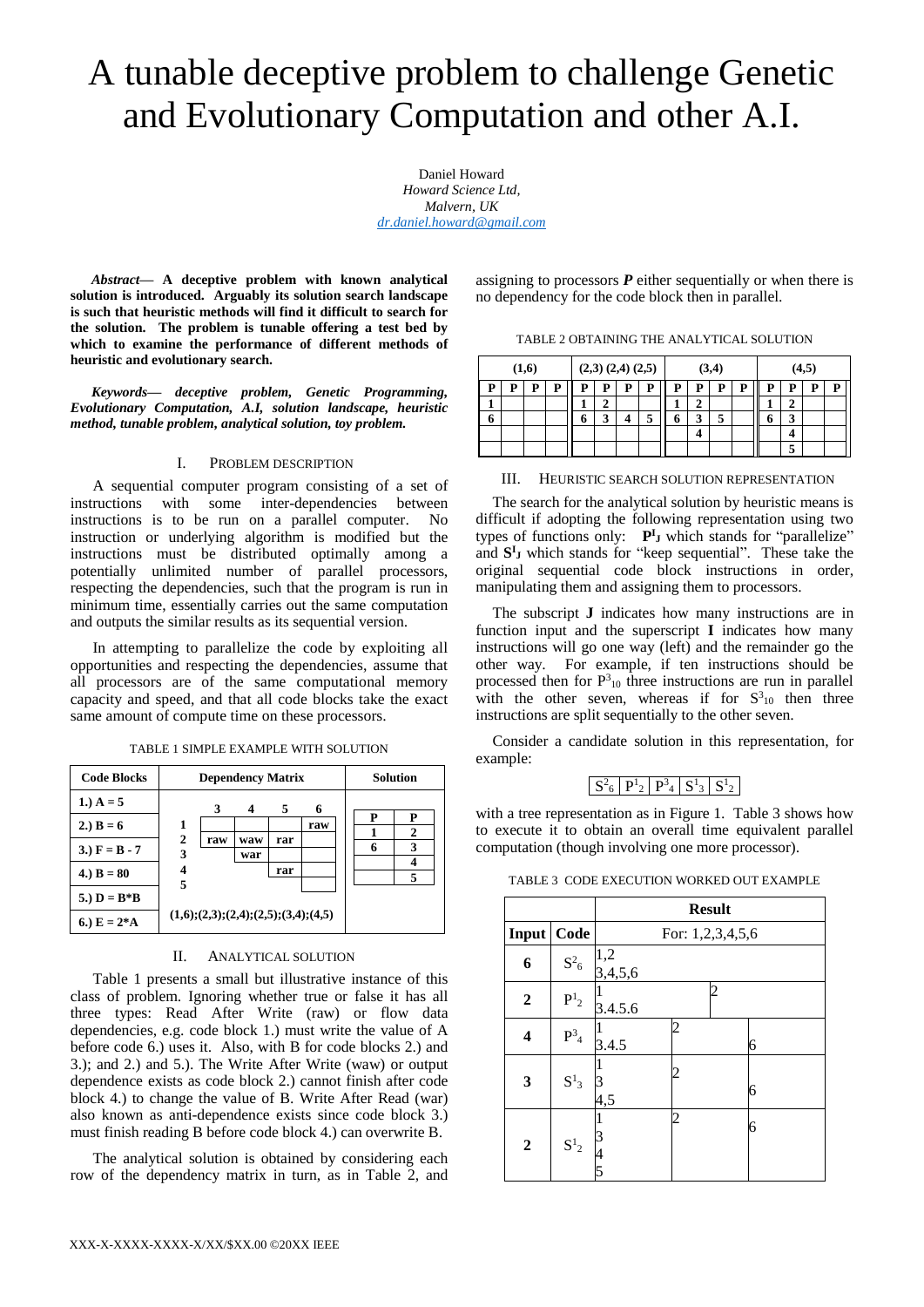As all processors are identical and all code blocks are assumed to take the same compute time, this parallelization takes four clock cycles. Only the first processor is fully occupied sequentially computing code blocks 1, 2, 4, 5. It is a solution equivalent to that shown in the last column of Table 1. The evaluation produces a schedule of the code blocks running sequentially or in parallel with respect to one another on different processors.



**Figure 1 Tree representation of candidate solution.**

Before proceeding any further, it is very important to verity that all possible block code distributions are attainable using this solution representation, i.e., through combinations of functions  $P^{I}$ **J** and  $S^{I}$ **J**. any valid combination may be obtained. A mathematical proof is needed but for the purpose of this short paper it suffices to give a logical argument why this is so:

Operator  $S^I$ <sub>J</sub>: Given *n* input instructions, instruction [*i+1*] depends on prior execution of instruction [*i*] and never vice-versa. Operator  $S^I$ **J** always acts on a list of input instructions that is ascending, so its output can never place a prior instruction after a subsequent instruction on a processor.

Operator **P**<sup>I</sup><sub>J</sub>: The operator splits instructions which are allegedly independent. Hence, under the assumption that the number of available processors is equal to the number of instructions, *n*, it is immaterial whether the instruction could have been undertaken earlier on the target processor. If so, then the splitting should have taken place earlier.

For these reasons, if *n* processors are available then relying solely on this two-operator algebra, a version of the parallelization which is equivalent to the analytical solution or most compute-time-efficient available can always be represented.

## IV. IMPLEMENTATION WITH GENETIC PROGRAMMING

A method such as Genetic Programming [1] is ideally suited to work with this algebra. For this presentation, the implementation used is the Attribute Grammar Genetic Programming method [2]. This method originated in [3] and was developed in [4-5]. It uses standard Genetic Programming [1] to algebraically manipulate a set of input constants. Uniquely, the evaluation of the GP tree produces as its output a variable length vector of constants.

Next, these constants are in turn consulted by a grammar to obtain the parallelization instruction. Bachus-Naur Form of this grammar can be (see [2]) as in Figure 2.

$$
\langle s \rangle ::= \langle E \rangle
$$
  
\n
$$
\langle E \rangle ::= \langle P \rangle \langle E \rangle \langle E \rangle | \langle S \rangle \langle E \rangle \langle E \rangle
$$
  
\n
$$
\langle P \rangle ::= P_0 | \cdots | P_i | \cdots | P_{N/2}
$$
  
\n
$$
\langle S \rangle ::= S_0 | \cdots | S_i | \cdots | S_{N/2}
$$

## **Figure 2 Grammar applied to the output of GP, see [2].**

One advantage of this scheme over others, such as Grammatical Evolution [6], is that all the tools that are available to GP including standard crossover, working memories, ADFs [7] and Subtree Encapsulation [8], can be used without modification. Therefore, all the findings of the GP method literature to date can be exploited.

The objective is not solely to distribute the code statements or blocks among the processors to minimize total elapsed time but also to not violate the dependencies as in Table 1. Once GP evaluates the individual to produce the variable vector of real numbers, once these are consulted using the grammar of Figure 2 to obtain an expression solely in terms of functions  $P^I$ **J** and  $S^I$ **J**., once this expression is evaluated to obtain a putative parallelization strategy as in Table 3 and Figure 1, then this is examined for code dependency violations  $N_V$ . A fitness of solution measure  $f$  is computed by punishing for a longer computation *NCC* (loosely speaking the number of "clock cycles"):

$$
f = -P_w Nv - Ncc.
$$

The constant  $P_w$  controls the importance of one term over the other. In practice, a value of  $P_w = 100$  appears useful.

## V. PRELIMINARY NUMERICAL EXPERIMENTS

Consider four tests in Table 4, each a version of the problem. Four test problems: input instructions are numbered sequentially and for example (20,38) denotes the dependency between code block 38 on 20.

| $ID$ n         |                     | Dependencies                                    |
|----------------|---------------------|-------------------------------------------------|
|                | - 40                | (20,38)                                         |
| $\mathfrak{D}$ | -40                 | $[(i,i+1) \& (i,i+21) i=1,19] (20,21)$          |
|                | $3\quad 40\ (1,10)$ | $(10,20)$ $(5,38)$ $(38,40)$ $(1,5)$ $(5,10)$   |
| $3m \quad 6$   |                     | $(1,2)$ $(2,3)$ $(1,3)$ $(3,4)$ $(2,5)$ $(5,6)$ |

#### TABLE 4 THE TEST PROBLEMS FOR THE EXPERIMENTS

Analytical solutions can be obtained easily. Dependencies complicate the parallelization. For example, the case 3m can use two or more processors in parallel provided it runs sequentially code blocks 1-4 on some processors and sequentially runs code blocks 5-6 in on some others but code block 5 running in parallel with code block 3 as it is sequential to process 2.

The experiments of Table 4 differ by the extent and nature of their instruction inter-dependency (making for innately more or less complex search spaces) but also and importantly by the number of instructions that are involved in the computations.

Problems ID=1, ID=2 and ID=3, involve  $n = 40$ instructions. Yet for ID=1 only two instructions,  $n_I = 2$ , are